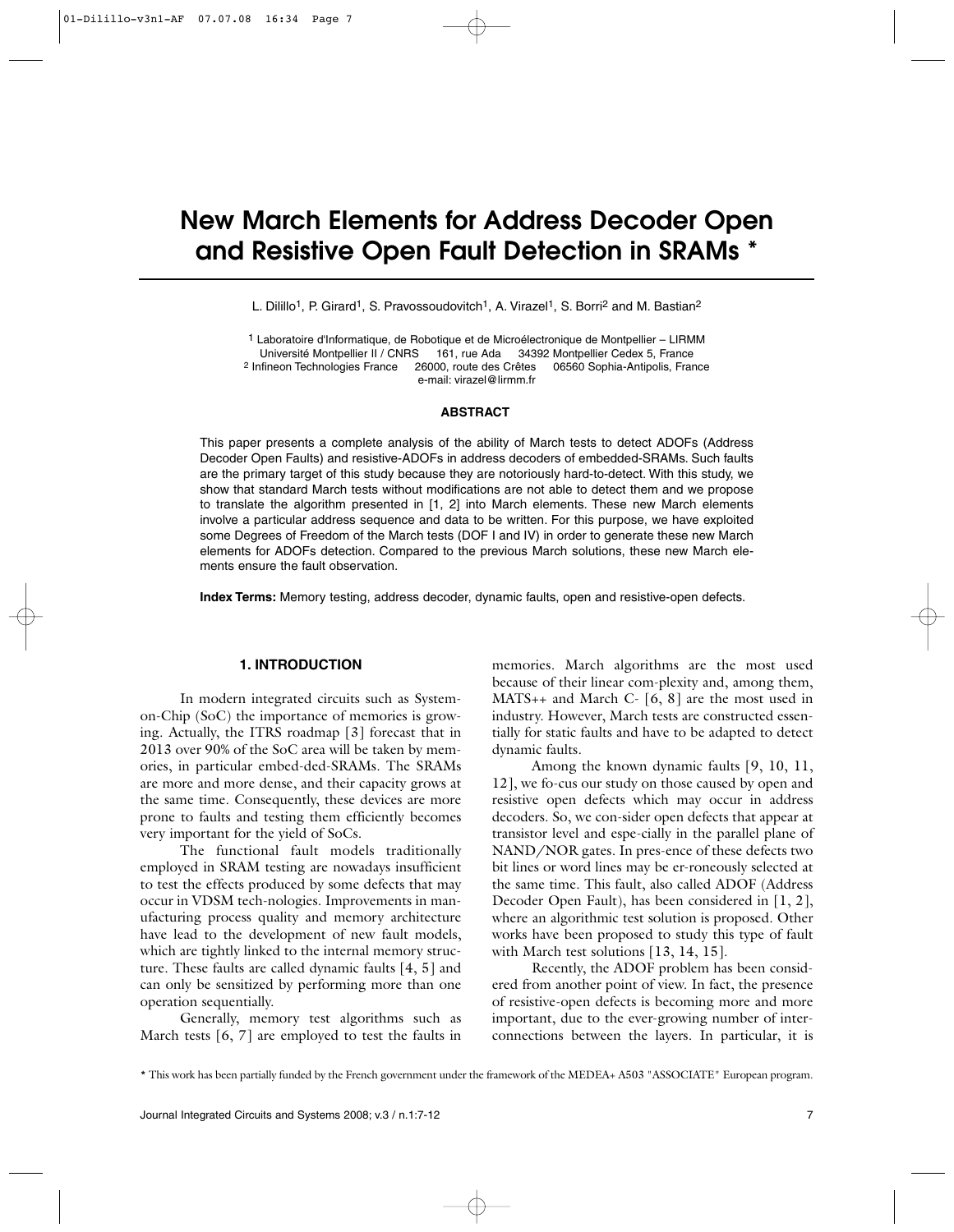reported in [16] that open/resistive vias are the most common root cause of test escapes in deep-submicron technologies. In the following, we will con-sider resistive open defects in the parallel plane of transis-tors that involves what we call resistive-ADOFs [17]. The presence of a resistive-ADOF produces a delay in the selec-tion and deselection phases of word lines or bit lines. This time, in comparison with an ADOF the double selection of word lines or bit lines can partial due to the defect size.

In this paper, we analyze March tests ability for ADOFs and resistive-ADOFs detection in address decoders of em-bedded-SRAMs and we prove that standard March tests are not able to detect such faults. Test decomposition in sensitization and observation phases allows us to define required address sequence and data to be written in order to create new effective March elements based on the algorithm proposed in [1, 2]. These new March elements are able to detect all ADOFs and resistive-ADOFs without sensitization and observation problems and its complexity is much lower than the solution proposed in [1, 2].

The rest of the paper is organized as follows. Section 2 gives details about a classical address decoder implementa-tion. Section 3 presents the ADOF and resistive-ADOF be-haviors. Section 4 provides the test conditions and electrical simulations for such fault models. New March elements allowing the detection of ADOFs and resistive-ADOFs are proposed in Section 5. Concluding remarks and future work are discussed in Section 6.

# **2. BASICS AND BACKGROUND**

In the whole memory structure, we focus our attention on address decoders. Figure 1 depicts the scheme of a 2-bit word line decoder. It is based on NOR-gates. NAND and inverter gates are present for



synchronization and buffering respectively. A similar address decoder is used for bit line selection. Such a structure is used in the Infineon 0.13µm synchronous embedded-SRAM architecture.

We consider open and resistive open defects in this address decoder. When one of these defects appears between gates (inter-gate defect), a certain word line is not selectable. This defect can be detected by common March tests, like March C-, since it is equivalent to AF (Address decoder Fault) [13]. Thus, these kinds of open defects will not be considered in the following.

When the open defect is located inside the gate (intra-gate defect) and especially in the serial plane of the NOR-gates between the connections of the PMOS transistors (TP1 and TP2 in Figure 1), there is no pull-up of the NOR-gate output. When WLS0 (Word Line Selection 0) is addressed its activation does not occur. This effect is similar with the inter-gate defect. Thus, standard March tests are able to sensitize and detect this fault. In presence of a resistive open defect, there is a delay in the pull-up of the NOR-gate output and a consequent delay of the word line selection. The test conditions are the same as before, but with additional timing constraints.

In the case of open defects placed in the parallel plane of NOR-gate transistors, dynamic faults appear. Referring to the NOR-gate of Figure 1, such a defect may be located at the drain, source or gate nodes of TN1 or TN2 transistors. As example, in Figure 1 we have inserted an open defect at the source node of TN2 transistor. This is an ADOF. In this architecture, the fault may produce an irregular behavior of the pull-down of the NOR-gate, thus preventing the correct deactivation of WLS0 due to a memory effect. In this case, two word lines can be selected at the same time. So two memory cells are addressed during the same read or write operation. In presence of a resistive open defect, the NOR-gate pull-down presents a certain delay. We call this fault resistive-ADOF.

What stated above for NOR-based address decoders has the same validity for the complementary NAND-based architecture. In this case the parallel plane is placed in the pull-up path and the serial plane in the pull-down path. As for the NOR-based architecture, intra-gate faults show a sequential behavior when they are located in the parallel plane.

## **3. ADOFS AND RESISTIVE-ADOFS BEHAVIORS**

When it is fault free, the address decoder given in Figure 1, driven by signals A0 and A1, activates Figure 1. A NOR-based word line address decoder only one word line at a time. For example: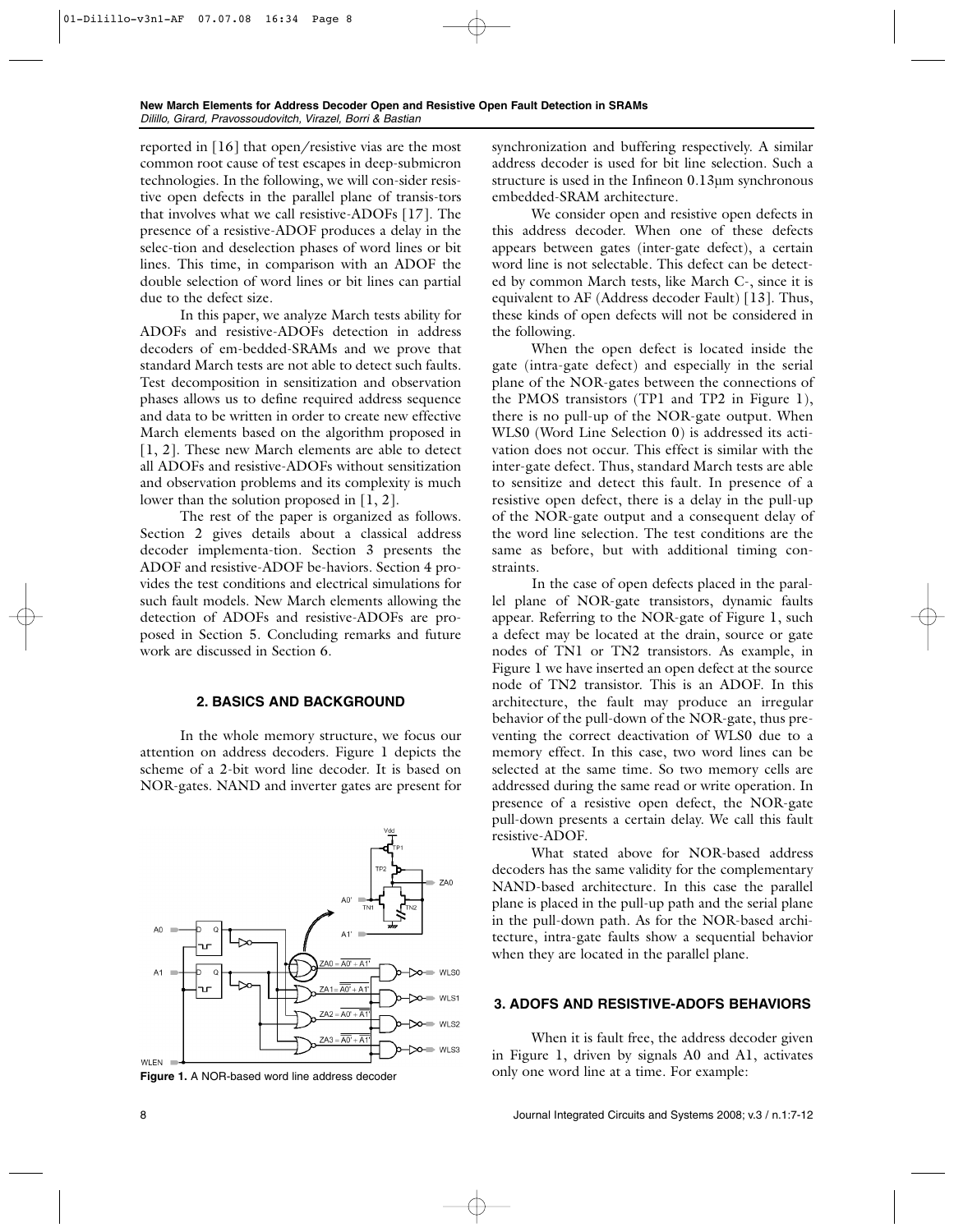- 1.  $\langle A0, A1 \rangle = \langle 0, 0 \rangle$ 
	- ⇒ WLS0 is activated;
- 2. rising transition on A1:  $\langle A0, A1 \rangle = \langle 0, 1 \rangle$  $\Rightarrow$  WLS2 is activated and WLS0 is deactivated.

Now let us describe the sequential behavior of an ADOF. Consider the address decoder of Figure 1 with the open defect in TN2. The corresponding waveforms are shown in Figure 2. As already mentioned, the presence of an ADOF induces a wrong selection of two word lines:

- 1.  $\langle A0, A1 \rangle = \langle 0, 0 \rangle$ 
	- ⇒ WLS0 is activated;
- 2. rising transition on A1: < $A0, A1$ > = < $0, 1$ >  $\Rightarrow$  WLS2 is activated and WLS0 remains activated.

In this case, the open defect in TN2 prevents the pull-down of the ZA0 node, which remains at logic level high because of the memory effect (node and NAND input capacitances). In this example, we have first activated WLS0, (address  $< 0$ , 0 $> 0$ ) and then WLS2 (address  $< 0$ , 1 $> 0$ ). Between the two addresses only one-bit changes. This is required to sensitize the fault because a two-bit transition from  $\langle 0, 0 \rangle$  to  $\langle 1, 1 \rangle$  would activate both TN1 and TN2, thus discharging the node ZA0. So, WLS0 would be correctly deactivated in presence of the open defect because transistor TN1 would also be active, thus masking the faulty behavior of TN2. This shows that, in general, a test condition for this fault is to provide an address sequence with a Hamming distance of 1  $(Hd = 1)$ , *i.e.* each address has to present only a single-bit transition in comparison with the previous one.

The consequences on the entire address decoder structure are observable in Figure 3. After the input transition <A0, A1> = <0, 0>  $\rightarrow$  <A0, A1> = <0, 1>, WLS2 is correctly activated, while WLS0 remains activated erroneously for a certain time due to the delay of the pull-down operation.



**Figure 2.** Waveforms of NOR-based address decoder with an  $A\overline{D}$ OF



**Figure 3.** Waveforms of NOR-based address decoder with a resistive-ADOF

For resistive-ADOFs, three cases are possible:

- 1. **Large resistive open defect:** The circuit behaves as in presence of an ADOF. The delay in the deactivation of WLS0 is longer than the clock period, thus the two word lines are selected during the whole read or write phases.
- 2. **Intermediate resistive open defect:** The delay produced during the WLS0 deactivation is partial. So we have the correct activation of WLS2 and for a certain time the concomitant activation of WLS0. This time, there is a high probability that a dynamic fault occurs, with the same effects of an ADOF.
- 3. **Very small resistive open defect:** The delay perturbation introduced in the circuit is irrelevant and not pathological.

### **4. ADOFS AND RESISTIVE-ADOFS DETECTION**

In this section, we analyze the ability of March tests to detect these faults. Standard March tests are not efficient for ADOFs and resistive-ADOFs testing. In order to improve March tests detection capability, it is required to use an address sequence with a Hamming distance of 1 [13]. This modification allows fault sensitization, but the fault effect cannot be observed because an undefined value is read on the memory output as illustrated beneath.

ADOFs have been considered in [1, 2], where an algorithmic solution is proposed that allows the correct sensitization and observation of all faults. This algorithm (Sachdev's algorithm) performs the following three phases:

- a. "0" is written in a certain cell X;
- b. "1" is written in a cell Y, whose address has  $Hd = 1$  from cell X;
- c. cell X is read; a "0" is expected.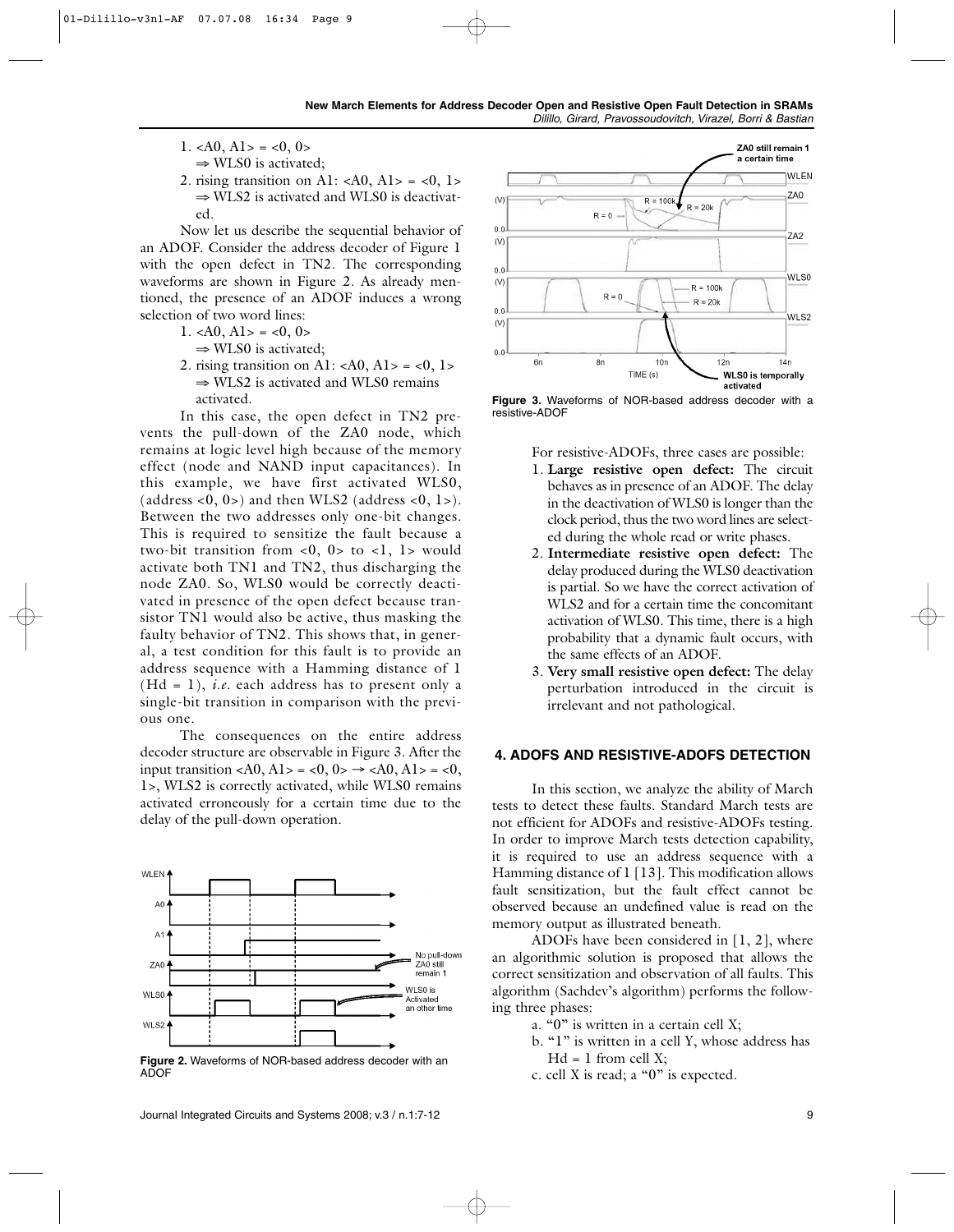The phases b and c are iterated n times, *i.e.* for all the cells whose address has  $Hd = 1$  from cell X; n is the number of decoder inputs. In presence of an ADOF, during phase b, a " $1$ " is written in cell Y, but cell X is selected at the same time and the stored "0" is overwritten with the opposite value. Phase c allows the fault observation. Thus, Sachdev's algorithm is effective for both sensitization and observation and its complexity is  $(2n+1)$  x  $2<sup>n</sup>$ .

Moreover, in [18], it is shown that this algorithm can also be used for resistive-ADOFs detection. However, Sachdev's algorithm structure is very different from classic March tests and, when the objective is at-speed testing, a dedicated BIST implementation is required. As March tests are commonly used due to their linear complexity and effectiveness for detection of a large number of faults, it is advisable to use this technique for ADOFs and resistive-ADOFs detection. For this purpose, some modifications are required.

Some test conditions have been proposed in [20] in order to detect ADOFs and resistive-ADOFs by March tests. These conditions are the following ones:

> *For any open or resistive open defect in the parallel path of address decoder gates, all two-pattern sequences with Hd = 1 have to be applied. With this prerequisite, any March test effective to cover address decoder faults (AFs) will detect this fault [20].*

The condition on the address sequence (Hd = 1) can be satisfied by exploiting the first of the six Degrees of Freedom (DOF) [19]:

> **DOF I:** *Any arbitrary address sequence can be defined as a* ⇑ *sequence, as long as all addresses occur exactly once* (⇓ *is the reverse of* ⇑)*. The fault detection properties are independent of the utilized address sequence [19].*

The second condition, address decoder faults detection, is achieved by many March tests and among these, we consider March C- [6] as a case study. It has a 10N complexity, including the six March elements presented in Figure 4. Independently of the address sequence, March C- is also effective for SAFs (Stuck-At Faults), TFs (Transition Faults), CFins (Inversion Coupling Faults), CFids (Idempotent Coupling Faults) and SCFs (Static Coupling faults) detection [6].

$$
\begin{cases} \text{ } \left( \begin{matrix} 0 \\ W \end{matrix} \right) \text{ } \left( \begin{matrix} r(0, w) \end{matrix} \right) \text{ } \left( \begin{matrix} r(1, w) \end{matrix} \right) \text{ } \left( \begin{matrix} 0 \\ W \end{matrix} \right) \text{ } \left( \begin{matrix} 0 \\ W \end{matrix} \right) \text{ } \left( \begin{matrix} 0 \\ W \end{matrix} \right) \text{ } \begin{matrix} \text{ } M_1 & M_2 & M_3 & M_4 & M_5 \end{matrix}
$$
\nFigure 4. March C- scheme

Now, we propose an analysis of the precedent statement with the NOR-based architecture (Figure 1) and we show that during the observation phase some problems appear. The observation phase is exploited during the second March element  $(M_1)$ , when the ADOF involves a double addressing during the read operation as shown in Figure 5.

|       | Ad0 | Ad1               | Ad3       | $\cdots$ |
|-------|-----|-------------------|-----------|----------|
| $M_0$ | w0  | w0                | w0        | $\cdots$ |
| $M_1$ |     | $r0, w1$ $r0, w1$ | $r0$ , wl | .        |
|       |     |                   |           |          |

Two opposite values are read at the same time **Figure 5.** ADOFs detection with March C- (Address sequence with  $Hd = 1$ )

During  $M_1$ , for the first address, Ad0 <A0, A1>  $=$  <0, 0>, we have a correct behavior. A "0" is read and a "1" is written. For the following address, Ad1  $\langle A0, A1 \rangle = \langle 0, 1 \rangle$ , with only one bit transition, the r0 operation is performed and in presence of the defect (open or resistive open) the previous cell is also selected. Consequently, two different logic values, the "1" stored at Ad0 and the "0" stored at Ad1, are read on the same bit line (BL).

Electrical SPICE-based simulations have been performed on the 0.13 µm Infineon technology in order to evaluate this particular condition. Note that we consider a data detection limit of -/+ 80mV for ∆BL (∆BL = BL - BLB), *i.e.* the minimal internal voltage difference allowing to perform a correct read operation. BL and BLB signals are the core cell outputs as depicted in Figure 6.

Figure 7.a gives the comparison during the read "0" operation between Sachdev's algorithm and March C- test with an  $Hd = 1$  address sequence. It is shown that Sachdev's algorithm (∆BL(R0)\_s), allows to detect the resistive open defect because a "1" is read instead of a "0" for a certain defect size ( $\approx$  $27k\Omega$ ). On the other hand, March test ( $\Delta BL(R0)$  m) presents an uncertain detection because an undefined value is obtained during the read operation for the same defect size. In Figure 7.b similar results are shown for a read "1" operation.



**Figure 6.** Memory core cell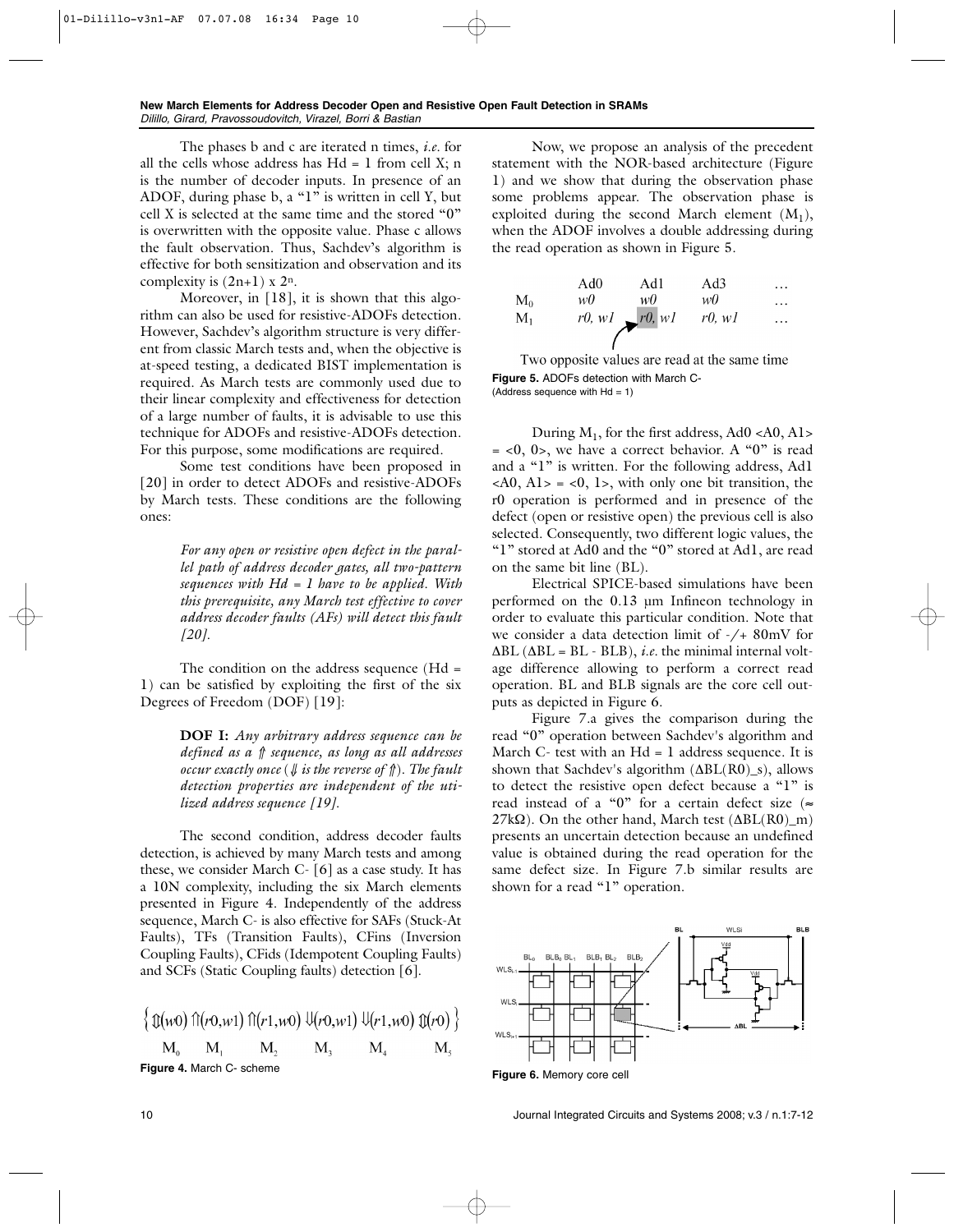

**Figure 7.** Sachdev's algorithm vs. March C-

In conclusion, Sachdev's algorithm is effective for the sensitization of ADOFs and resistive-ADOFs and it is effective for the observation if the delay exceeds the sensing phase of the write operation. With this algorithm the partial double addressing occurs during a write access. The same does not occur for the modified March C- test. This algorithm is effective for the sensitization, but the observation phase is problematic. The double cell access occurs during the read operation causing two opposite values to be driven on the same bit line. Thus, March elements need to be adapted for ADOFs and resistive-ADOFs detection.

# **5. NEW MARCH ELEMENTS FOR ADOFS AND RESISTIVE-ADOFS DETECTION**

With March C-, in presence of ADOFs or resistive-ADOFs, the double addressing occurs during both write and read operations. As the same logic value "0" is written during the first March element  $M<sub>0</sub>$ , the double addressing has no effect. On the other hand, the double addressing occurring during the read operation of the second March element  $M_1$  leads to an uncertainty.

Therefore, for a proper detection it is necessary to sensitize the fault during the write operation and observe it during a separate read, as proposed in [1, 2]. Thus, the proposed solution consists to translate the Sachdev's algorithm into March elements. The three phases of Sachdev's algorithm can be graphically illustrated as in Figure 8, where between Ad0 and by must attack as in Figure 8, where between Add and  $\overline{A}$  and  $\overline{A}$  its opposite value.

| Ad0      | Ad1 |
|----------|-----|
| wd<br>rd | wd  |
|          |     |

#### **Figure 8.** Sachdev's pattern

This pattern can be implemented by a March test. For this purpose, we can reiterate the Sachdev's pattern for all addressable cells, as shown in Figure 9. Instead of performing sensitization and observation for each cell, we can execute a sensitization phase at the same time for all the cells by a serial write operation with alternating data d and followed by a global observation phase with serial read of the written data.



**Figure 9.** Sachdev's adaptation to March elements

This can be translated in the two March elements of Figure 10, where A is a logic value which starts from "0" or "1" and takes the opposite value for each new address. Moreover, the address sequence must have  $Hd = 1$ .

$$
\left\{ \begin{array}{l} \text{f}(w) \text{ f}(r) \text{ } \\ \text{M}_A \text{ } \text{M}_B \end{array} \right\}
$$
 A alternating logic value

**Figure 10.** New March elements for ADOFs and resistive-ADOFs detection

The possibility to change the data value during the execution of a March element is justified by the fourth DOF of March tests [15]:

> **DOF IV:** *The data, within a read/write operation, does not necessarily have to be equivalent for all memory addresses as long as the detection probabilities of basic faults are not affected [19].*

In order to ensure that the proposed March elements cover all the ADOFs and resistive-ADOFs, it is necessary that the sequence of 2m produced addresses (where m is the total number of address bits) con